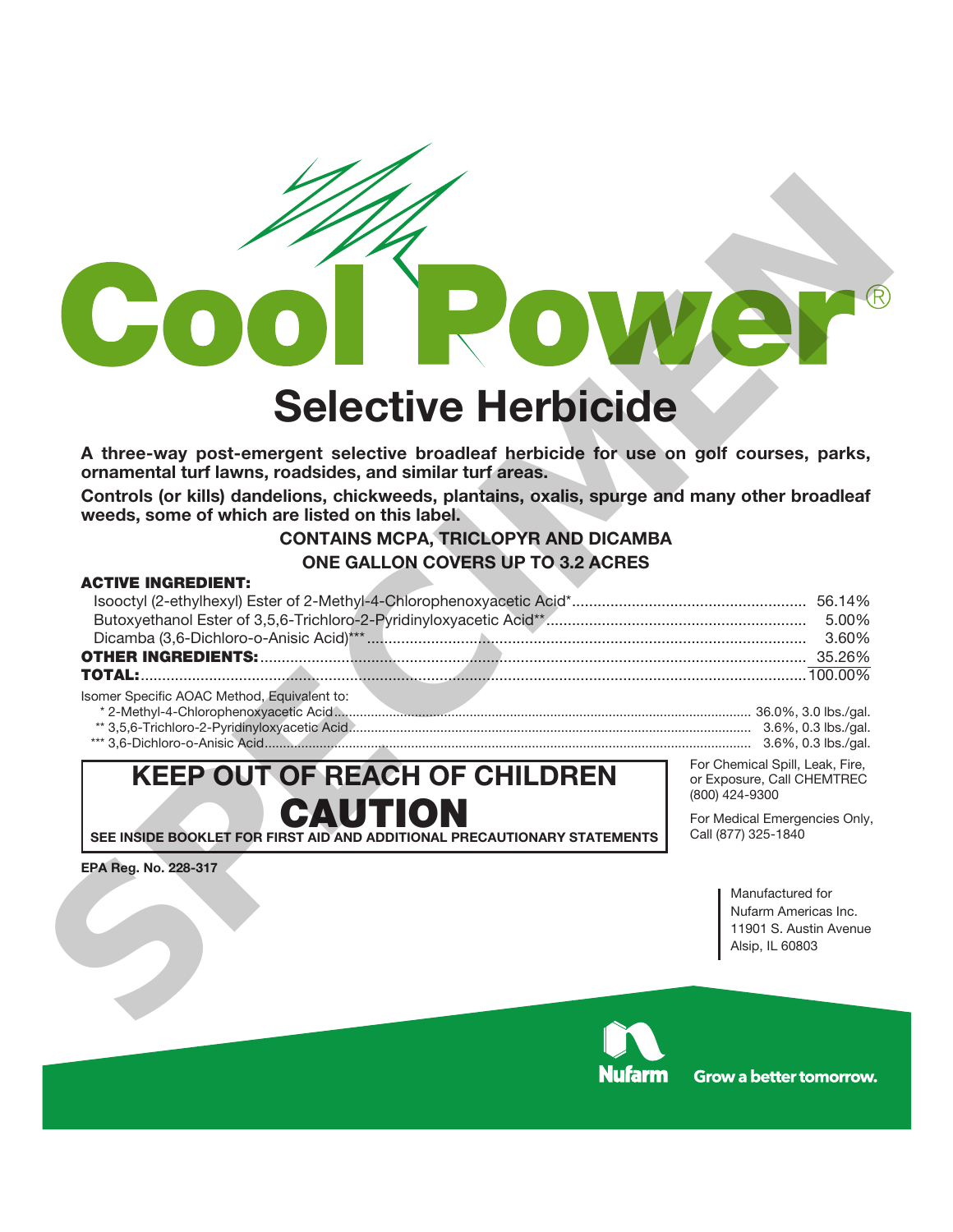#### **PRECAUTIONARY STATEMENTS HAZARDS TO HUMANS AND DOMESTIC ANIMALS CAUTION**

#### **PERSONAL PROTECTIVE EQUIPMENT (PPE)**

#### **Mixers, loaders, applicators and all other handlers must wear:**

- Long-sleeved shirt and long pants;
- Socks and shoes;

# **USER SAFETY RECOMMENDATIONS**

#### **Users Should:**

- Wash hands before eating, drinking, chewing gum, using tobacco, or using the toilet.
- Remove clothing/PPE immediately if pesticide gets inside. Then wash thoroughly and put on clean clothing. If pesticide gets on skin, wash immediately with soap and water.
- Remove PPE immediately after handling this product. As soon as possible, wash thoroughly and change into clean clothing.

|                                      | Causes moderate eye irritation. Harmful if swallowed or absorbed through skin. Avoid contact with skin, eyes or clothing. Wash thoroughly                                                                                                                                        |
|--------------------------------------|----------------------------------------------------------------------------------------------------------------------------------------------------------------------------------------------------------------------------------------------------------------------------------|
| with soap and water after handling.  |                                                                                                                                                                                                                                                                                  |
|                                      | <b>PERSONAL PROTECTIVE EQUIPMENT (PPE)</b>                                                                                                                                                                                                                                       |
|                                      | Some materials that are chemical-resistant to this product are barrier laminate or neoprene rubber. If you want more options, follow the<br>instructions for category F on an EPA chemical-resistance category selection chart.                                                  |
|                                      | Mixers, loaders, applicators and all other handlers must wear:                                                                                                                                                                                                                   |
| • Long-sleeved shirt and long pants; |                                                                                                                                                                                                                                                                                  |
| · Socks and shoes;                   | • Chemical-resistant gloves made of barrier laminate, nitrile rubber, neoprene rubber, or viton.                                                                                                                                                                                 |
|                                      | Follow manufacturer's instructions for cleaning/maintaining personal protective equipment, PPE. If no such instructions for washables                                                                                                                                            |
|                                      | exist, use detergent and hot water. Keep and wash PPE separately from other laundry.                                                                                                                                                                                             |
|                                      | <b>USER SAFETY RECOMMENDATIONS</b>                                                                                                                                                                                                                                               |
| <b>Users Should:</b>                 |                                                                                                                                                                                                                                                                                  |
|                                      | . Wash hands before eating, drinking, chewing gum, using tobacco, or using the toilet.<br>. Remove clothing/PPE immediately if pesticide gets inside. Then wash thoroughly and put on clean clothing. If pesticide gets on skin,                                                 |
|                                      | wash immediately with soap and water.                                                                                                                                                                                                                                            |
|                                      | . Remove PPE immediately after handling this product. As soon as possible, wash thoroughly and change into clean clothing.                                                                                                                                                       |
|                                      |                                                                                                                                                                                                                                                                                  |
|                                      | <b>FIRST AID</b>                                                                                                                                                                                                                                                                 |
| <b>IF IN EYES</b>                    | . Hold eye open and rinse slowly and gently with water for 15 to 20 minutes.                                                                                                                                                                                                     |
|                                      | . Remove contact lenses, if present, after the first 5 minutes, then continue rinsing eye.<br>· Call a poison control center or doctor for treatment advice.                                                                                                                     |
| <b>IF SWALLOWED</b>                  | · Immediately call a poison control center or doctor.                                                                                                                                                                                                                            |
|                                      | . Do not induce vomiting unless told to do so by the poison control center or doctor.<br>. Do not give any liquid to the person.                                                                                                                                                 |
|                                      | . Do not give anything by mouth to an unconscious person.                                                                                                                                                                                                                        |
| <b>IF ON SKIN</b>                    | • Take off contaminated clothing.                                                                                                                                                                                                                                                |
| <b>OR CLOTHING</b>                   | . Rinse skin immediately with plenty of water for 15 to 20 minutes.                                                                                                                                                                                                              |
|                                      | · Call a poison control center or doctor for treatment advice.                                                                                                                                                                                                                   |
|                                      | <b>HOT LINE NUMBER</b>                                                                                                                                                                                                                                                           |
|                                      | Have the product container or label with you when calling a poison control center or doctor, or going for treatment.<br>You may also contact 1-877-325-1840 for emergency medical treatment information.                                                                         |
|                                      | <b>NOTE TO PHYSICIAN</b>                                                                                                                                                                                                                                                         |
|                                      | Contains Petroleum Distillates. May pose an aspiration pneumonia hazard.                                                                                                                                                                                                         |
|                                      | <b>ENVIRONMENTAL HAZARDS</b>                                                                                                                                                                                                                                                     |
|                                      | Do not apply directly to water, or to areas where surface water is present, or to intertidal areas below the mean high water mark. Do not<br>contaminate water when disposing of equipment washwater or rinsate. Drift and runoff may be hazardous to aquatic organisms in water |
|                                      | adjacent to treated areas. Runoff of this product should be reduced by avoiding applications when rainfall is forecasted to occur with 48 hours.                                                                                                                                 |
|                                      | This pesticide has properties and characteristics associated with chemicals detected in groundwater. The use of this product in areas                                                                                                                                            |
|                                      | where soils are permeable, particularly where the water table is shallow, may result in groundwater contamination.                                                                                                                                                               |
|                                      | <b>DIRECTIONS FOR USE</b><br>It is a violation of Federal law to use this product in a manner inconsistent with its labeling. READ ENTIRE LABEL. USE STRICTLY IN                                                                                                                 |
|                                      | ACCORDANCE WITH LABEL PRECAUTIONARY STATEMENTS AND DIRECTIONS.                                                                                                                                                                                                                   |
|                                      |                                                                                                                                                                                                                                                                                  |
|                                      | <b>GENERAL INFORMATION</b>                                                                                                                                                                                                                                                       |

#### **NOTE TO PHYSICIAN**

#### **ENVIRONMENTAL HAZARDS**

#### **DIRECTIONS FOR USE**

#### **GENERAL INFORMATION**

This product is a stable solution containing a mixture of three herbicides. It is for use on Ornamental Turf Lawns (Residential, Industrial and Institutional), Parks, Cemeteries, Athletic Fields and Golf Courses (Fairways, Aprons, Tees\* and Roughs) and similar turf areas. Not for use on turf being grown for sale or other commercial use as sod, or for commercial seed production, or for research purposes. \*Excluding Bentgrass tees.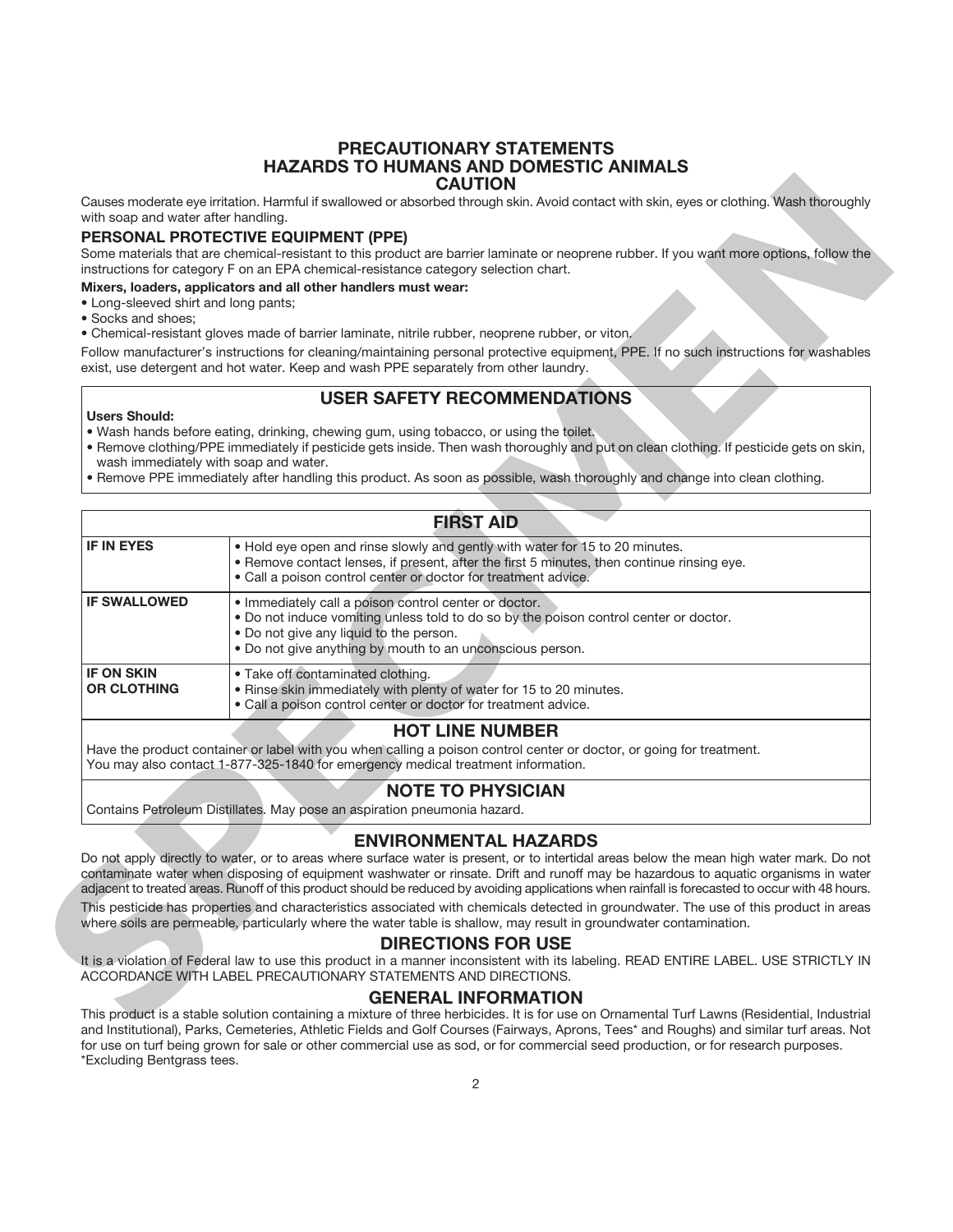### **USE PRECAUTIONS**

Avoid drift of spray mist to vegetables, flowers, ornamental plants, shrubs, trees and other desirable plants. Do not pour spray solutions near desirable plants. Do not use on Carpetgrass, Dichondra, nor on lawns or turf where desirable clovers are present. Use lawn type sprayer with coarse spray as wind drift is less likely. Avoid contact with exposed feeder roots of ornamentals and trees. Maximum control (or killing) of weeds will be obtained from spring or early fall applications when weeds are actively growing. Use the higher rate for hardto-control (or kill) weeds. Do not exceed specified dosages for any area; be particularly careful within the dripline of trees and other ornamental species. Do not apply to newly seeded grasses until well established. Avoid broadcast applications when air temperature exceeds 85°F. When using small, spot treatment applications in temperature over 85°F, turf injury may occur. to the species at a set of the initiality. And contrained the dependent on the species of the species at a set of the species at a set of the species at a set of the species at a set of the species at a set of the species

When treating Carpetgrass and St. Augustine grass, avoid broadcast applications when air temperature exceeds 80°F. When air temperatures exceed 80°F, limit application to spot treatment only.

Avoid application to Centipede, or St. Augustine grasses unless turf injury can be tolerated. The suitable use of this product on these non-recommended turf species may be determined by treating a small area at any rate/acre (or 1000 sq.ft.) which does not exceed 3-1/2 pints/acre (1.29 fl.oz./1000 sq.ft.). Prior to treatment of larger areas, the treated area should be observed for any sign of turf injury for a period of 30 days of normal growing conditions to determine the phytotoxicity and efficacy to the treated area. The user assumes the responsibility for any plant damage or other liability resulting from the use of this product on species not recommended on this label.

For optimum results: (1) avoid applying during excessively dry or hot periods unless irrigation is used; (2) turf should not be mowed 1 to 2 days before and following application; (3) reseed no sooner than 3 to 4 weeks after application of this product. Adding oil, wetting agent, or other surfactant to the spray may be used to increase effectiveness on weeds, but doing so may reduce selectivity to turf resulting in turf damage. Clean and rinse spray equipment using soap or detergent and water, and rinse thoroughly before reuse for other sprays. Failure to observe the above precautions may result in injury to turf and other desirable vegetation.

Do not enter or allow others to enter the treated area until sprays have dried. Do not apply this product in a way that will contact workers or other persons, either directly or through drift. Only protected handlers may be in the area during application.

Sensitive Areas: The pesticide should only be applied when the potential for drift to adjacent sensitive areas (e.g., residential areas, bodies of water, known habitat for threatened or endangered species, non-target crops) is minimal (e.g. when wind is blowing away from the sensitive areas).

# **SPRAY DRIFT MANAGEMENT**

Avoiding spray drift at the application site is the responsibility of the applicator. The interaction of many equipment and weather related factors determine the potential for spray drift. The applicator and the grower are responsible for considering all these factors when making decisions.

Apply only as a medium or course spray (ASAE standard 572) or a volume mean diameter of 300 microns or greater for spinning atomizer nozzles.

Apply only when the wind speed is 2-10 mph at the application site.

Beggarweed Bindweed Black medic Buckhorn Burdock **Buttercup** Canada thistle **Carpetweed Catnip** Chamise **Chickweed Chicory Cinquefoil** Clover **Cocklebur Coffeeweed Cornflower Cornspeedwell** Dandelion Dock

Dog fennel English daisy Florida pusley Frenchweed Goldenrod Ground ivy Hawkweed **Healall** Heartleaf drymary Henbit Jimsonweed Knawel Knotweed Kochia **Lambsquarter** Lespedeza

Little Starwort Mallow Matchweed **Morningglory** 

# **WEEDS CONTROLLED**

Mustard **Oxalis** 

Plantain

(Stricta and corniculata) Parsley-piert Pennywort Pepperweed Pigweed Poison ivy Poison oak Purslane Ragweed Red clover Red sorrel Sheep sorrel Shepherdspurse **Smartweed** Sowthistle Speedwell Spiderwort Spotted catsear Spurge Spurweed Stinging nettle **Stitchwort Thistle Toadflax** Veronica Vetch Wild aster Wild carrot Wild garlic Wild geranium Wild lettuce Wild onion Wild radish Wild violet Wood sorrel Yarrow and many other broadleaf weeds.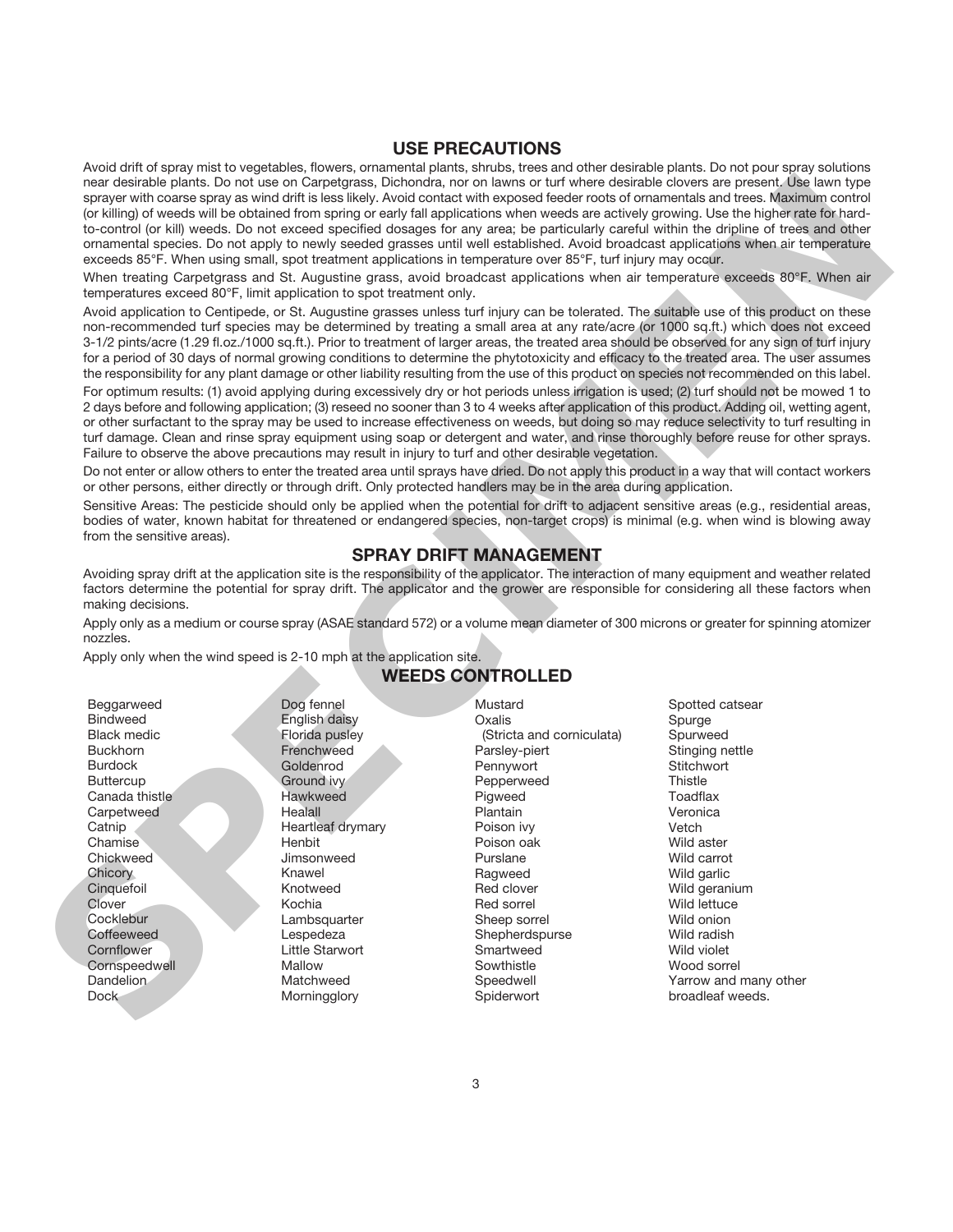#### **PREPARATION OF THE SPRAY**

Add one-half the required amount of water to the spray tank, then add this product with agitation, and finally the balance of the water with continued agitation. This material forms an emulsion in water - not a solution. This tends to separate on standing. Provide agitation to prevent such separation and ensure a uniform mixture.

# **ORNAMENTAL LAWNS AND TURF**

Apply this product at the rate of 2-1/2 to 3-1/2 pints in 20 to 240 gallons of water per acre (0.91 to 1.29 fluid ounces in 0.5 to 5.5 gallons of water per 1,000 square feet) to control weeds growing in turf planted to Bluegrass, Fescue, Rye, Bent (excluding golf greens and tees), Bahia, Bermuda and Zoysia.

When treating warm season turf that is completely dormant, the higher rates may be used. When treating warm season turf that is actively growing, use a lower rate. Avoid applications to warm season turf during transition from dormancy to green-up or green-up to dormancy.

**Herbi Controlled Droplet Applicator:** Add 1-2/3 to 2-1/2 pints of this product to the 5 pint Herbi bottle, then fill with water to make 5 pints of mixture or substitute 1/2 pint of a surfactant for water while agitating the solution.

While walking at approximately 1 pace (3 feet) per second, spray entire contents over 33,000 square feet (3/4 of an acre). Do not overlap (double coverage) at edge of spray patterns. Reduced rates (use 1/2 of rate shown above) of this product must be applied when grass is stressed from heat, drought, etc.

Herbi™ is a trademark of North American Micron.

**Controlled Droplet Applicators - (CDA), Atomizers, and Spinning Disk Applicators:** Use this product at the rate of 2-1/2 to 3-1/2 pints per acre (0.9 to 1.25 fluid ounces per 1,000 square feet) in sufficient water to assure coverage (1 to 4 gallons of water per acre is normal for this type of equipment).

NOTE: For all grasses (1) Do not overlap spray patterns; (2) Use reduced rates if grass is stressed from heat, drought, etc.; and (3) Follow CDA equipment spray instructions.

Do not apply more than 1.5 lbs. ae of MCPA or 4 pints of product per acre per year.

Do not apply more than 2 application per year with a minimum retreatment interval of 21 days.

## **OTHER NON-CROP AREAS**

**(fencerows, hedgerows, roadsides (including aprons and guard rails), ditches, rights-of-way, utility, pipelines, powerlines, railroads, airports, commercial plants, storage and lumber yards, barrier strips and firebreaks, equipment areas, nurseries and ornamental plantings, fuel tank farms, pumping stations and other industrial sites)**

For the control of broadleaf weeds, mix at a rate of 1/4 to 1/2 gallon of this product per 50 to 300 gallons of water. This mixture will cover 43,500 square feet. Thoroughly saturate all weeds with spray mixture. Apply any time between the time when plants come into full leaf (Spring) to when the plants begin to go dormant. Best results are obtained when weeds are young and actively growing. Do not cut weeds until herbicide has translocated throughout the plant causing root death. For small broadleaf weeds, use the lower rate. Heavy, dense stands require the higher rate of 3 ounces of this product per gallon of water and spray to thoroughly wet all foliage. to provide such documents and of the three methods are also the state of the 150 tid methods and the relationship in the state of the state of the state of the state of the state of the state of the state of the state of t

Do not apply more than 1.5 lb ae of MCPA/acre/year (4 pints of product per acre per year).

Do not apply more than 2 applications (at the rate 2 pints of product per acre) per year with a minimum retreatment interval of 21 days.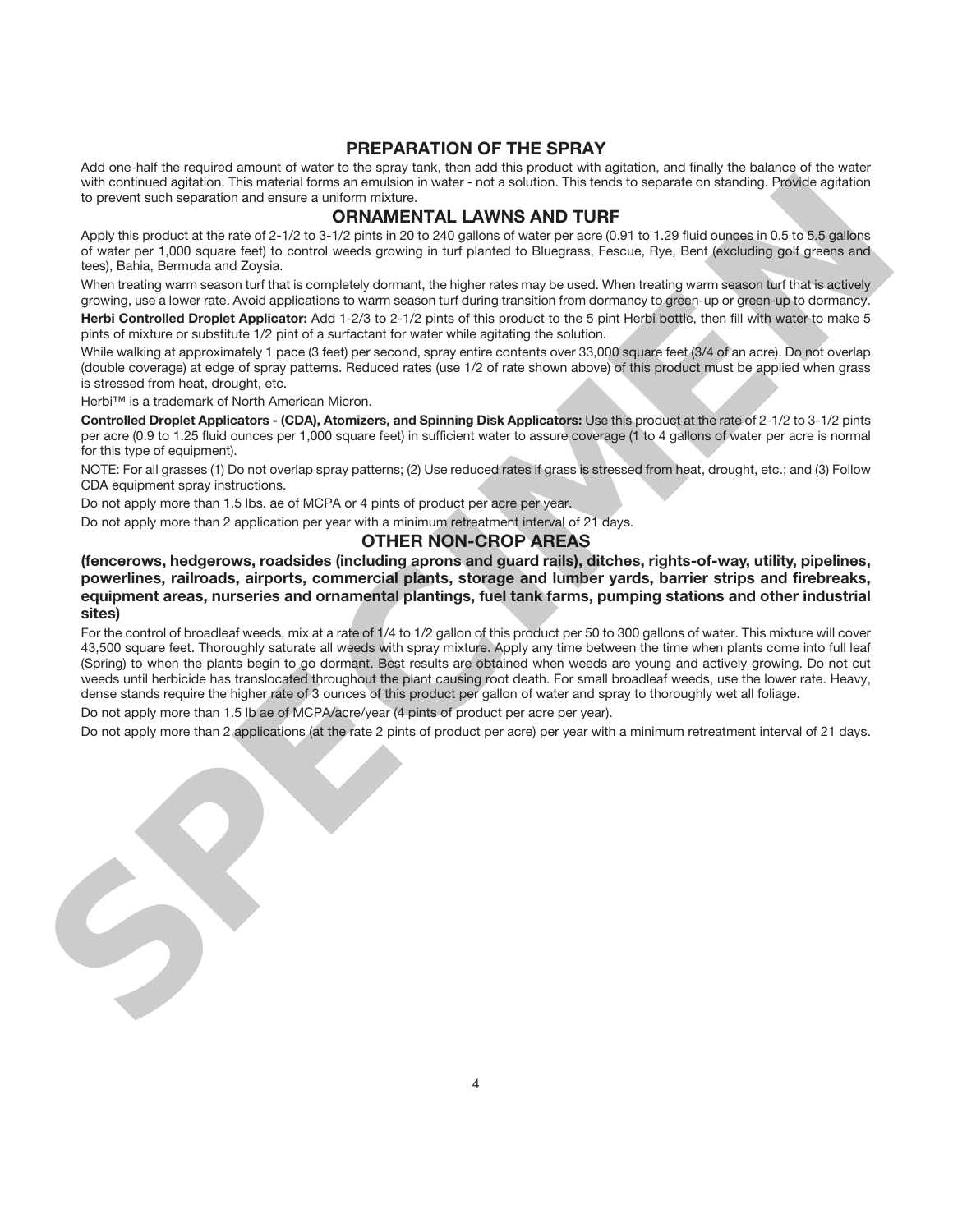# **STORAGE AND DISPOSAL**

Do not contaminate water, food or feed by storage or disposal.

**PESTICIDE STORAGE:** Always store pesticides in a secured warehouse or storage building. Containers should be opened in wellventilated area. Keep container tightly sealed when not in use. Do not stack cardboard cases more than two pallets high. Do not store near open containers of fertilizer, seed or other pesticides.

**PESTICIDE DISPOSAL:** If container is damaged or if pesticide has leaked contain all spillage. Absorb and clean up all spilled material with granules or sand. Place in a closed labeled container for proper disposal. Wastes resulting from the use of this product may be disposed of on site or at an approved waste disposal facility.

**CONTAINER DISPOSAL: Nonrefillable Containers 5 Gallons or Less:** Nonrefillable container. Do not reuse or refill this container. Offer for recycling if available. Triple rinse container (or equivalent) promptly after emptying. **Triple rinse as follows:** Empty the remaining contents into application equipment or a mix tank and drain for 10 seconds after the flow begins to drip. Fill the container 1/4 full with water and recap. Shake for 10 seconds. Pour rinsate into application equipment or a mix tank or store rinsate for later use or disposal. Drain for 10 seconds after the flow begins to drip. Repeat this procedure two more times. Then offer for recycling or reconditioning, or puncture and dispose of in a sanitary landfill, or by other procedures approved by State and local authorities. Plastic containers are also disposable by incineration, or, if allowed by State and local authorities, by burning. If burned stay out of smoke.

**Nonrefillable containers larger than 5 gallons:** Nonrefillable container. Do not reuse or refill this container. Offer for recycling if available. If recycling or reconditioning not available, puncture and dispose of in a sanitary landfill, or by other procedures approved by State and local authorities. Plastic containers are also disposable by incineration, or, if allowed by State and local authorities, by burning. If burned stay out of smoke. Triple rinse or pressure rinse container (or equivalent) promptly after emptying. **Triple rinse as follows:** Empty the remaining contents into application equipment or a mix tank. Fill the container 1/4 full with water. Replace and tighten closures. Tip container on its side and roll it back and forth, ensuring at least one complete revolution, for 30 seconds. Stand the container on its end and tip it back and forth several times. Turn the container over onto its other end and tip it back and forth several times. Empty the rinsate into application equipment or a mix tank or store rinsate for later use or disposal. Repeat this procedure two more times. **Pressure rinse as follows:** Empty the remaining contents into application equipment or a mix tank and continue to drain for 10 seconds after the flow begins to drip. Hold container upside down over application equipment or mix tank or collect rinsate for later use or disposal. Insert pressure rinsing nozzle in the side of the container, and rinse at about 40 psi for at least 30 seconds. Drain for 10 seconds after the flow begins to drip. PERIDIDE SYONGAE. Aways data di series pain di america series dan di america series dan di america da melal tengenti america da melal tengenti america da melal tengenti america da melal tengenti america da melal tengenti a

#### **OR**

**Refillable containers larger than 5 gallons:** Refillable container. Refill this container with pesticide only. Do not reuse this container for any other purpose. Cleaning the container before final disposal is the responsibility of the person disposing of the container. Cleaning before refilling is the responsibility of the refiller. To clean the container before final disposal, empty the remaining contents from this container into application equipment or a mix tank. Fill the container about 10% full with water. Agitate vigorously or recirculate water with the pump for two minutes. Pour or pump rinsate into application equipment or rinsate collection system. Repeat this rinsing procedure two more times.

Local conditions may affect the use of this chemical as shown on this label. Consult State Experimental Station or Extension Service weed specialist for specific recommendations for local weed problems and for information on possible lower dosages.